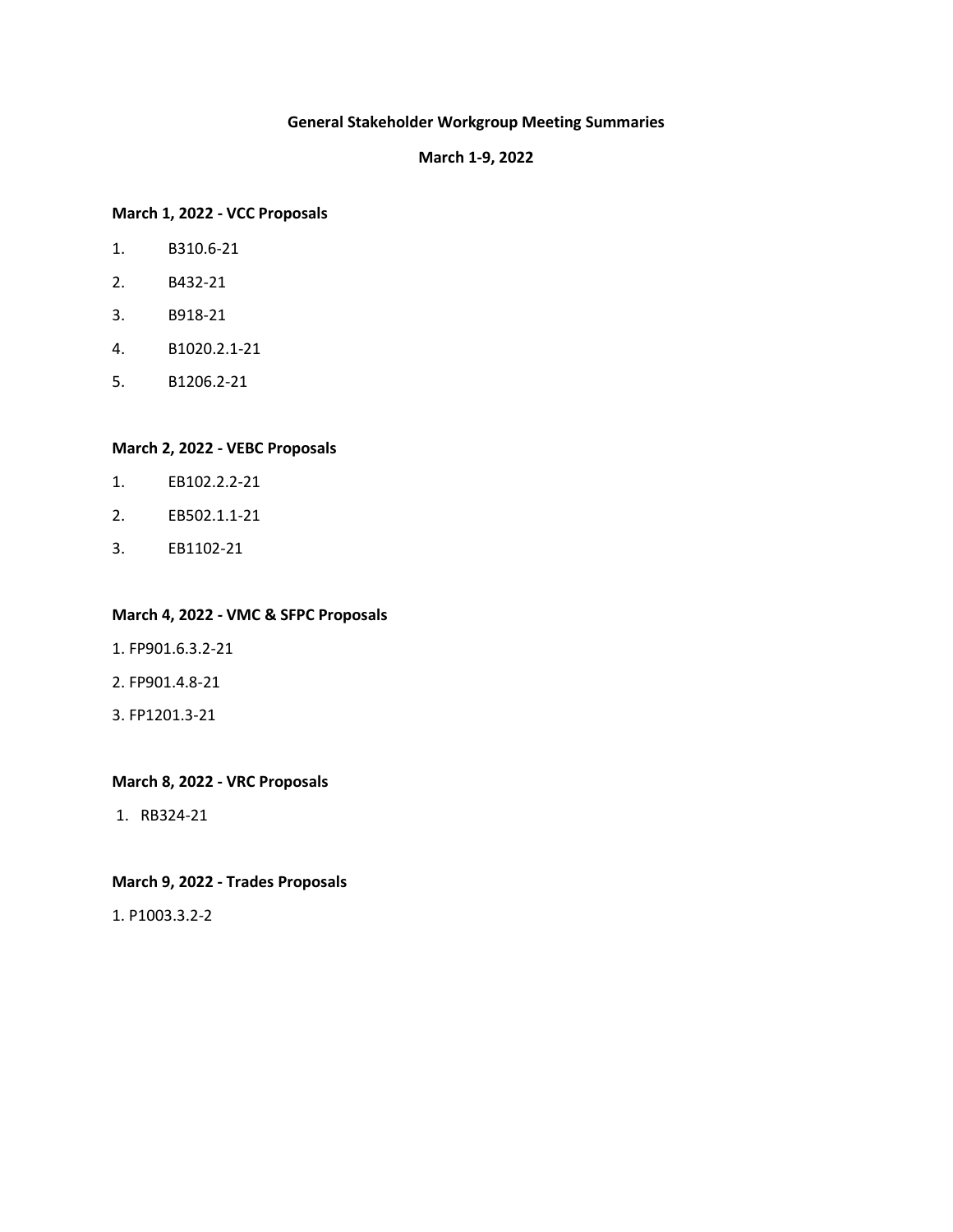## **March 1, 2022 9:00 a.m. – 11:00 a.m.**

# **Virtual Meeting**:<https://vadhcd.adobeconnect.com/va2021cdc/>

# **VCC Proposals**

#### <span id="page-1-0"></span>**ATTENDEES:**

### **VA Department of Housing and Community Development (DHCD) Staff**:

**Jeff Brown:** *State Building Codes Director, State Building Codes Office (SBCO)* **Richard Potts:** *Code Development and Technical Support Administrator, SBCO* **Paul Messplay:** *Code and Regulation Specialist, SBCO* **Florin Moldovan:** *Code and Regulation Specialist, SBCO* **Travis Luter:** *Code and Regulation Specialist, SBCO* **Jeanette Campbell:** *Administrative Assistant, Building and Fire Regulations (BFR)*

#### **Group Participants:**

**Andrew Milliken:** *Stafford County Fire and Rescue, Representing himself* **David Beahm:** *Warren County* **Kenney Payne**: *Representing himself* **Kerry Sutton**: *American Concrete Institute (ACI)* **Oleg Bulshteyn**: *Representing himself (as a renter in VA) author of proposal B1206.2* **Peter Broadbent**: *Virginia Cable Telecommunications Association (VCTA)*  **Robby Dawson:** *National Fire Protection Association (NFPA)*  **Ron Clements:** *Chesterfield Building Official* **Scott Lang:** *Honeywell Fire* **Sean Farrell:** *Prince William County (also VBCOA) BHCD member, but not representing BHCD* **Steve Shapiro:** *Apartment and Office Building Association (AOBA), Virginia Apartment Management Association (VAMA)*

### **Also in Attendance:**

**Nolie Diakoulas:** *Convert Solar* **Richard Roberts:** *Honeywell*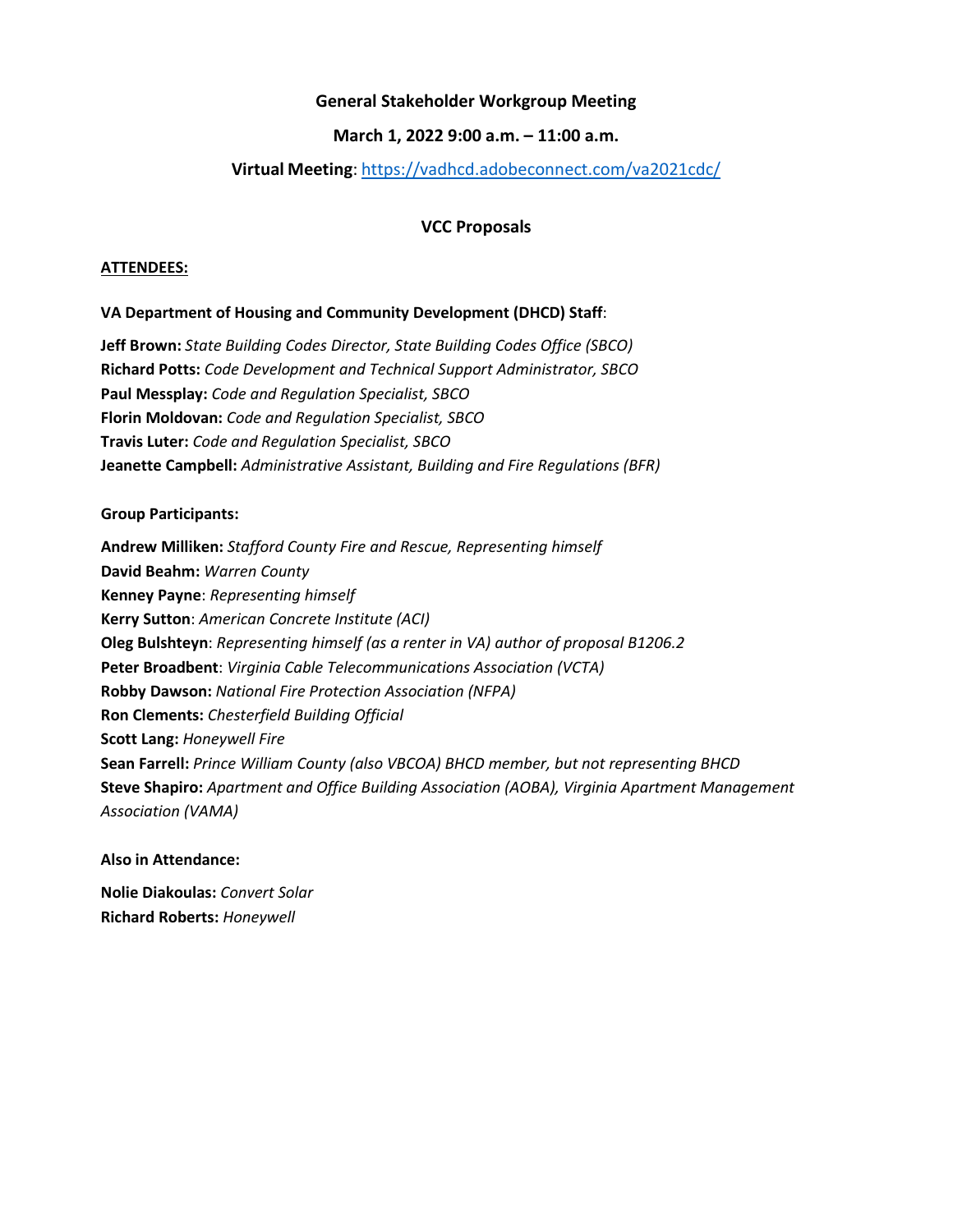Paul Messplay: Gave a brief tutorial about how to use the Adobe Connect meeting space features. Jeff Brown: Welcomed the participants to the VCC Workgroup meeting, and gave an overview of the 2021 Code Development Cycle, using a slideshow presentation attached as part of the meeting documents. Discussion covered the following points:

- DHCD staff introduced themselves.
- The 2021 code development cycle and Study Group, Sub-Workgroup and General Workgroup meeting flow summaries.
- The most notable change from prior years is that proposals will only be accepted during the proposal phase, but not during the final phase.
- Overview of the cdpVA and DHCD websites, including links to documents used during the cycle.
- Review of General Workgroup meeting agendas, meeting dates and voting processes.
- The main purpose of the General Workgroup meetings is to vote on the proposals in the agenda. The following voting options were reviewed: consensus for approval, approved as modified, disapproval, non-consensus, carry over, and withdrawn.
- Meeting summaries, proposals and voting results will be prepared and submitted to the Board of Housing and Community Development for final review and decision.
- The agendas with proposals are sent out a few weeks in advance of the meetings for individuals to review the information prior to the meetings. It is recommended that interested parties review and discuss proposals with proponents prior to meetings, in order to keep the meetings moving along to the voting phase.

Kenny Payne: Asked if Jeff will give the same introduction and summary at each Workgroup meeting. Jeff: Yes, at least for the first cycle of meetings in March.

Participants introduced themselves, and who they were representing.

# **Proposals:**

Jeff: Will introduce each of the proposals. If the proponent is on the call, he will turn the microphone over to them to introduce the proposal.

# **B310.6-21**

Ron Clements: This proposal shortens the trail to get to the scoping requirements for certain residential structures without having to refer to other code books. It deletes the reference to IRC Section 103.4.5 for scoping and puts it into Section 310.6 of the VCC. It also cleans up the language in Section 310.6 to include all of the scoping listed in 310.6.1. Basically, the code was cleaned up to read easier in one location, without reference to other codes.

Kenny: Does VCC 103.4.6 become #5?

Ron: Yes.

Kenny: Proposed consensus for approval.

Sean Farrell: VBCOA supports this proposal in full.

Jeff: Based on group votes, it will be marked as Consensus for Approval.

### **B432-21**

Andrew Milliken: New section for Chapter 4, as a result of a new chapter in IFC for plant processing and extraction facilities. The construction language that was in the new IFC chapter has been removed from the SFPC, leaving no reference to get from the VCC to the IFC. This points back to Chapter 39 of the IFC. Sean: Typically 307.1.1 references the IFC if it's not H class, for storage battery systems, aerosol product storage, stationary fuel cell power systems, etc. Chapter 4 for special occupancies has other considerations to be reviewed and is usually not a direct link to the IFC. This might fit better in 307. He asked what Andrew and the group members think?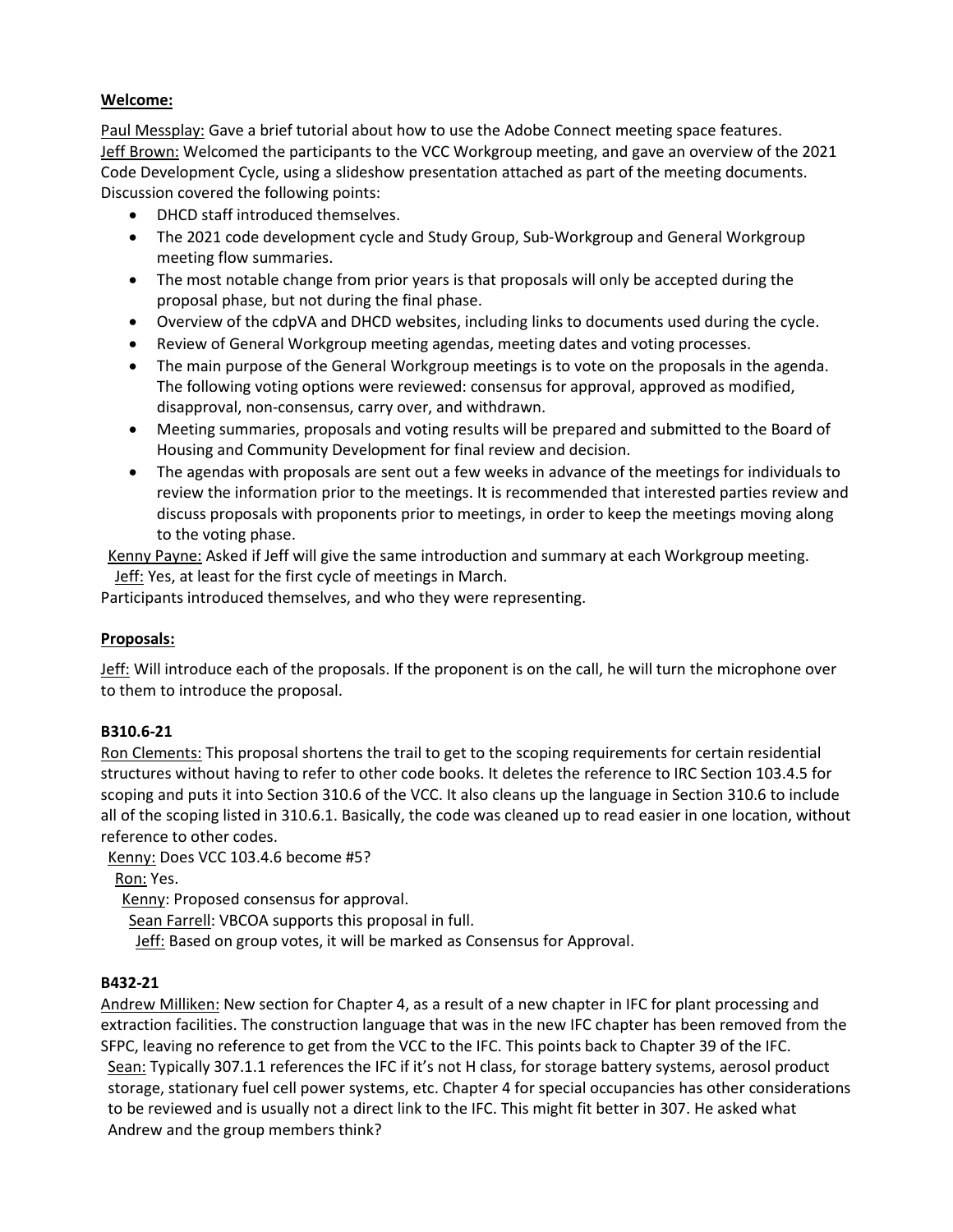Andrew: There are sections in Chapter 4 for high-piled storage and other requirements. He thinks this could fit in either section, and he doesn't have a preference either way.

Kenny: Is neither for nor against. He doesn't think there is any other chapter or section with just one line or sentence. There's usually more detail, which lends itself more to chapter 3 as Sean said.

Ron: These are not always high hazard, so chapter 4 is appropriate. Perhaps 414 is more appropriate. Sean: Section 307.1.1 says other than group H, which is where we bring in the direct link to the IFC for all uses that are not group H.

Jeff: Is the intent to capture the facilities that might be in the H use group, and ensure IFC compliance, or is it to capture those that may not be group H, but still have IFC requirements.

Andrew: More likely the latter. In most cases, they are not in H and would fit in the 307.1 scenario. Kenny: Would it become # 19 in 307.1.1, or might it fit in with another number or as a sub of another number?

Andrew: Typed in the comments box and also verbally proposed to move it to 307.1.1(19) Jeff: Voting to move to 307.1.1 with the same sentence – installation shall comply with chapter 39 of the IFC.

Sean: If high hazard, it would be captured in 307.1, but if not high hazard, it would be captured in 307.1.1.

Jeff: CAM to move to 307.1.1(19) to reference the IFC for non-H use extraction facilities. Steve Shapiro: 307.1.1 starts by saying 'stores uses or handles hazardous materials'. Are we implying these plants are hazardous? Items 1-18 are all hazardous.

Andrew: The plants are not hazardous, but the processing and extraction processes contain hazardous materials.

Jeff: If it's moved to #19, it says it is not group H, instead of saying 'where it's not a group H'. Are any of these facilities not to be classified as group H? Typically, the other examples have a limit. Number 1 says that structures occupied for application of flammable finishes, provided that the areas comply with 416 fit here because they are not high hazard.

Sean: Adding a note that says it doesn't exceed MAQ tables would work.

Kenny: Is there any value to bringing in what chapter 39 says? This is just talking about installation, not construction. Or does chapter 39 include construction as well?

Jeff: asked Andrew to clarify the intent.

Andrew: The intent is to capture construction provisions. Most are installation of equipment, and not just construction, but this would encompass both, including chapter 39 construction provisions.

Ron: Looking at 39, he still leans towards...the purpose of 307 is to determine a classification. This section is really about how to handle the equipment and safety and gas-detection systems,

regardless of occupancy. He is leaning toward chapter 4 rather than 307. He is not opposed, no matter where it is placed.

Kenny: Last cycle, there was a push to remove as much of the construction requirements from the IFC as possible. If this is involved with construction, would it be appropriate?

Jeff: He thinks its fine to reference IFC, because the building official would use the IFC chapter for the design and instruction of the plant.

Sean: There are exceptions as direct pointers to the IFC, as well as caveats to the MAQ tables, so he does think this section covers the unknowns. To Kenny's point, they didn't remove construction provisions from the IFC, they were removed from the SFPC. Any links to scoping here go to the IFC.

Steve: Agrees with Ron, that Andrew located this correctly in 432. If there were hearings, and this discussion came up, it would be tabled. It seems to need a harder look to identify all of the implications. Jeff: It's up to Andrew if he wants to leave it in 4, move it to 3, or hold off on the proposal until the next meeting.

Ron: He doesn't see anything in Chapter 39 that prohibits a group H occupancy, so if it's only in 307.1.1 for non-group H facilities, how would someone with a group H extraction facility get to chapter 39?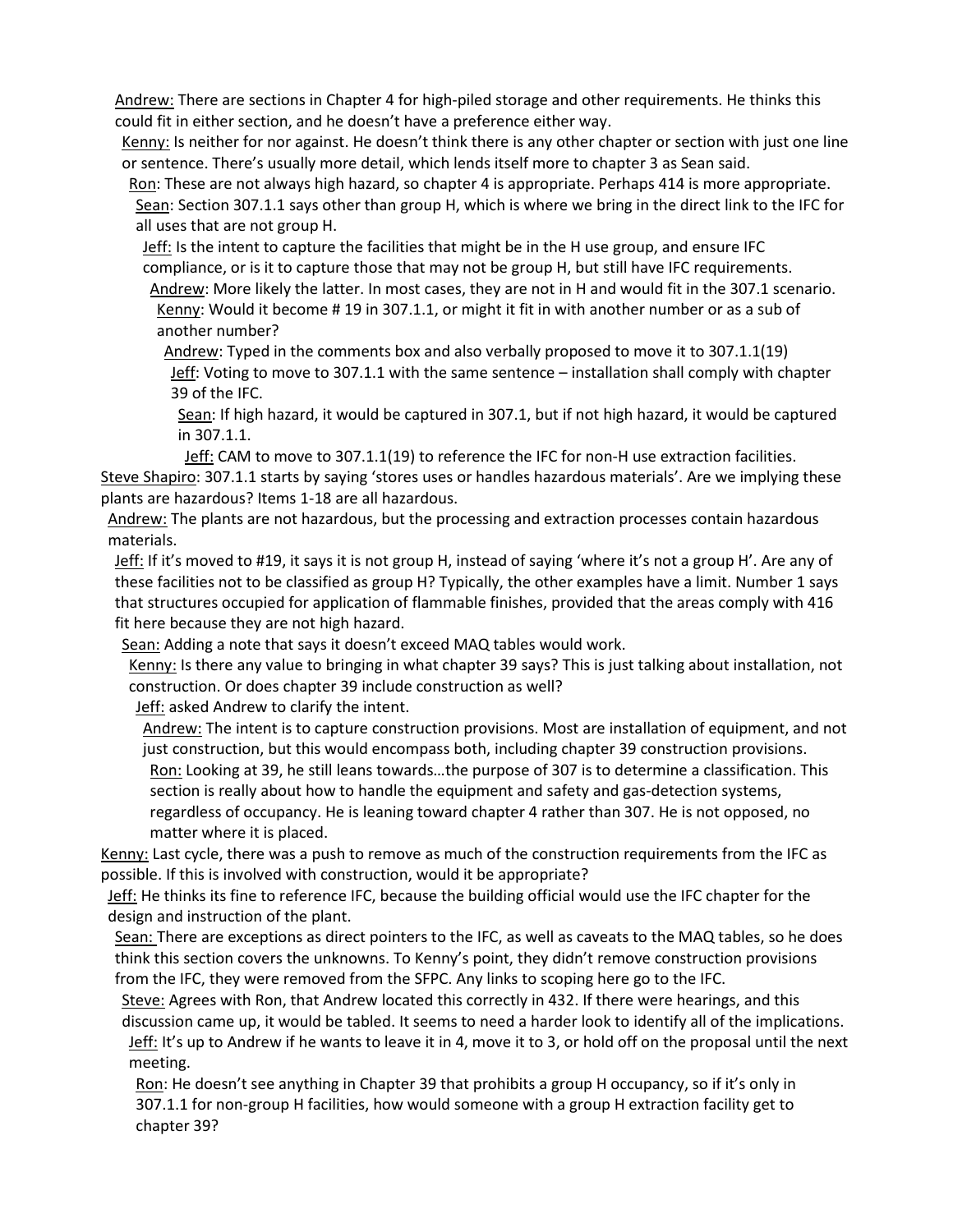Kenny: Corrected himself, section 425 has only one sentence pointing to NFPA 99, which is a precedent for this approach.

Sean: He's not opposed to placing it in chapter 4, but he's concerned about setting a precedent that would bring all chapters of the IFC to chapter 4 as special occupancies.

Andrew: He did look at various references, and does not just want to continue adding to chapter 4, but this seems to be unrepresented. He doesn't have a placement preference, but would like to have consensus either way.

Kenny: In the VEBC change of occupancy, there was 1 section that made reference to chapter 4 of the IBC, but the initial version listed the special occupancies in that one section. Would it be appropriate to create a chapter 401.2, which lists things like this in one line item?

Jeff: If the proposal stays as-is, would there be an objection? No responses.

Jeff: Based on group voting, this will be marked as consensus as modified (CAM) to read "design, construction and installation".

 ${BREAK - 10:18 - 10:23}$ 

# **B918-21**

Jeff: As Richard is still having mic trouble, Scott Lang will present this proposal, which was discussed in the IBEC study group.

Scott: This proposal seeks to reference the new NFPA 1225 (a combination of NFPA 1061 & 1221) and also reference the UL 2524. This would improve the safety and reliability of IBEC systems and set concrete objectives for signal strength within the standard.

Jeff: This was discussed in the IBEC Study group. One proposal coming out of the group will reference the IFC, which in turn references NFPA 1221 and UL 2524. It was decided to reference the IFC and not NFPA 1225 yet, since it's new and not in the IFC yet. Another proposal coming also gives the same references and also addresses responsibility for the systems.

Steve: A comparison was made between NFPA 1221 and NFPA 1225 by one of the study group members. Based on that comparison, there was not a big difference between the versions. It was decided as Jeff said, to reference the IFC and NFPA 1221.

Jeff: Richard Roberts typed in chat that he supports the direction of the Study Group, and Scott and Richard said they would withdraw this proposal.

Jeff: Proposal Withdrawn

# **B1020.2.1-21**

Jeff: This proposal is to remove Section 1020.2.1 of the VCC. It references 3006.2.1 in the VCC which is already deleted.

Sean: This section isn't in the 2018 code.

Jeff: This is in the 2021 IBC and would carry to the VCC if not eliminated.

Kenny: Was there a previous proposal to delete it from the VCC? Could it be that it keeps getting deleted from state and reintroduced by national?

Jeff: That isn't the case here. It seems like this one was relocated from someplace else in the IBC. Kenny: VCC section 3002.1.1 discusses enclosures as required by chapter 7. There would be a disconnect if 1020.2.1 was left in.

Ron: It looks like this section was added to the 2018 IBC as 1020.1.1 and renumbered. Since 3006.2.1 doesn't exist, it seems like this is an appropriate code change regardless.

Jeff: This proposal is consensus for approval (CA), since there's no opposition.

# **B1206.2-21**

Oleg Bulshteyn: The purpose of this proposal is to improve the sound insulation in multi-family residential buildings. In his experience, and according to his research and reviews, what is there now is not adequate.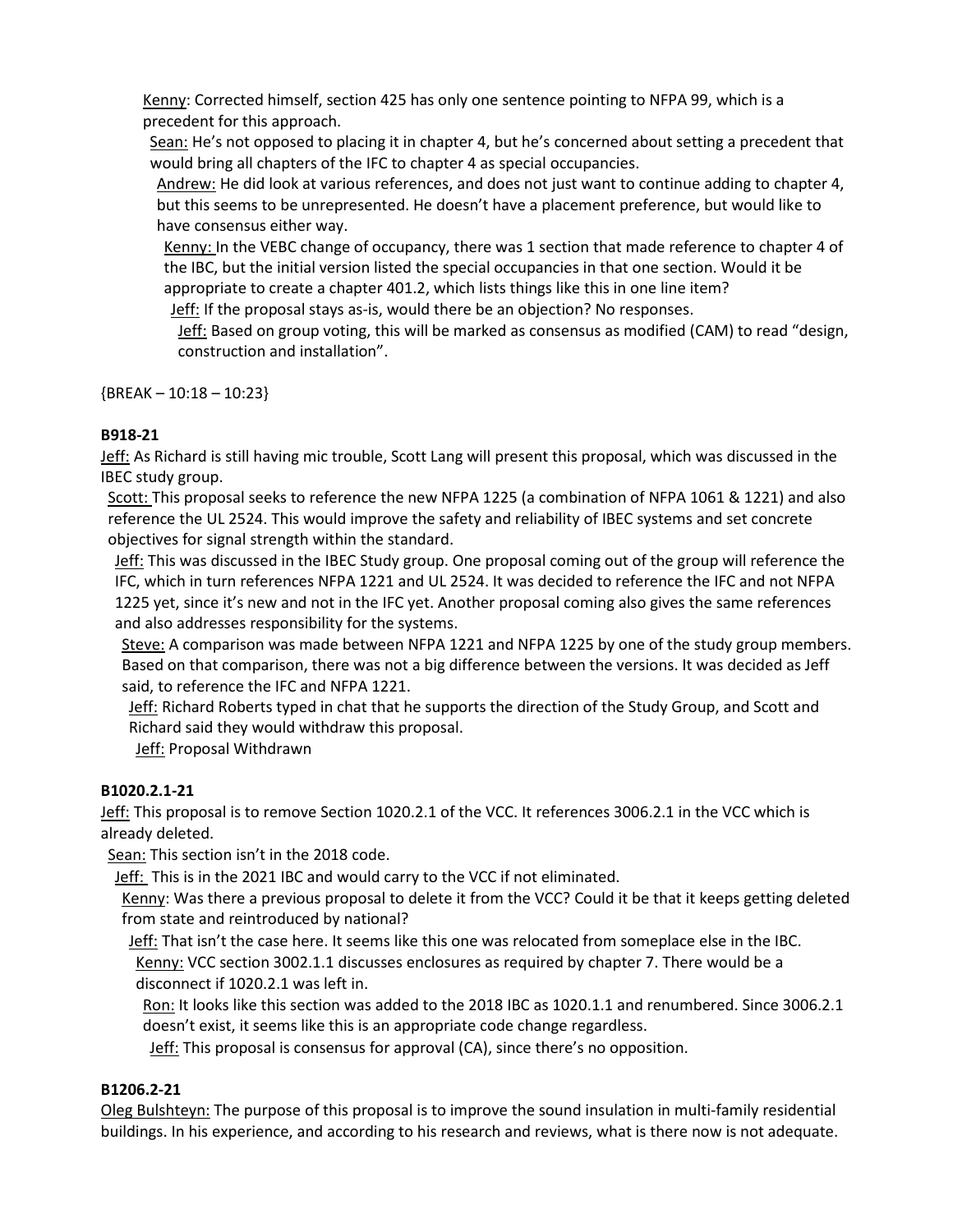He included a document which cited several reviews. The simple language in the proposal says that the sound insulation in floor to ceiling assemblies needs to be increased.

Steve: Is opposed. He doesn't see any science that justifies the specific increase indicated.

Sean: Asked if there was national research done. It doesn't seem that VA is unique. He asked if Oleg tried to get this done at the ICC level.

Oleg: Submitted a proposal to the ICC, but it was after deadline, so it's not in the current update cycle. He knows that some municipalities have more stringent requirements than Virginia. There are thousands of complaints and reviews, and he thinks something needs to be done, as it's a public health issue. He moved into a brand new luxury apartment building in Virginia in 2014. There was too much noise bleeding through into his unit, especially from the unit above his. He says that the noise was so bad that he was forced to move out.

Kenny: Asked if there are any proposals being submitted to the 2024 code cycle? He asked if this could be handled from a zoning standpoint. He asked if Oleg tried to address this via zoning, instead of the building code.

Oleg: He says it's too widespread for that. He said that people who lease don't know what to expect when they move in as far as sound. This has been a major problem. There is substandard multi-family housing in Virginia, and it is not easy for people to move out and find more acceptable housing. If everything is built to the lower standards, there's nowhere for people to move anyway.

Kenny: Asked Oleg if he knows specifically what it would take (materials and installation) and what it would cost to make the change he proposed.

Oleg: He is not a design professional. He is speaking on behalf of himself and others as an end-user. He says he is one voice speaking unofficially on behalf of thousands of others.

Kenny: Asked about the specifics of going to 55 and 60 insulation ratings. How would they know if that increase would solve the problem?

Oleg: Maybe this is a starting point to raise awareness of the issue, to start a discussion. He doesn't know the specific numbers. There could be research done to determine the values.

David Beahm: He said Oleg spoke about sound concerns, and that he also spoke about "things falling off walls". It seems to him that there are two separate issues; one about sound and another about building design. He also wondered if there is another proposal about building design.

Oleg: Does not have a separate proposal for building design. He says this proposal addresses "airborne sound" in 1206.2 (things falling off the walls) and "impact sound" in 1206.3 (floor to ceiling assemblies). David: Opposes this proposal as it stands.

Kenny: Does Oleg know what the sound was that knocked things off the wall?

Oleg: His major concern is the impact of sound and insulation. He didn't include things falling off walls in the proposal, he only used that as an example in this discussion. In his case, it was mostly the sounds of neighbors located upstairs from him. He said again that the noise caused him to leave his apartment, but there are still many people experiencing too much noise in apartment dwellings.

Jeff: Applauded Oleg as a citizen bringing it forward with no construction experience. He hopes the discussion feedback was helpful. The vote of the Workgroup will be brought forth to the Board of Housing. Jeff: Asked if anyone on the call would support the proposal?

Jeff: This proposal was voted as CD – consensus for disapproval.

### **Next Steps:**

Jeff: Meeting summaries for all the Workgroups will be posted in cdpVA in a few weeks. The next VCC meeting will be April 2. The cutoff to submit proposals for that meeting is March 11. The final cutoff to submit proposals in this cycle is May 1 – there will be no other proposals accepted after that date. All proposals considered by the Workgroups will tentatively go to the BHCD in September. He thanked everyone for their participation.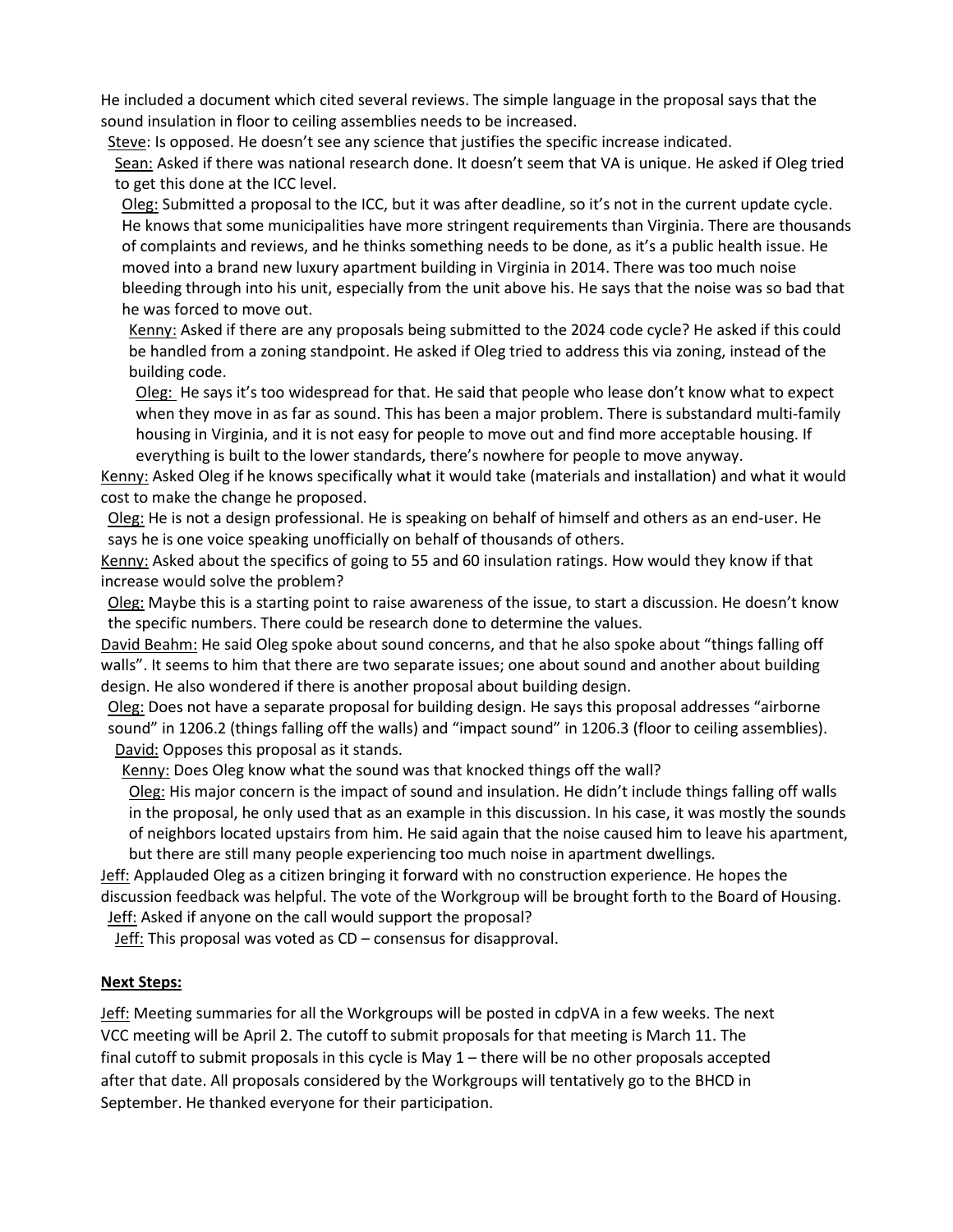### **March 2, 2022 9:00 a.m. – 10:44 a.m.**

## <span id="page-6-0"></span>**Virtual Meeting**:<https://vadhcd.adobeconnect.com/va2021cdc/>

### **VEBC Proposals**

#### **ATTENDEES:**

### **VA Department of Housing and Community Development (DHCD) Staff**:

**Jeff Brown:** *State Building Codes Director, State Building Codes Office (SBCO)* **Richard Potts:** *Code Development and Technical Support Administrator, SBCO* **Paul Messplay:** *Code and Regulation Specialist, SBCO* **Florin Moldovan:** *Code and Regulation Specialist, SBCO* **Travis Luter:** *Code and Regulation Specialist, SBCO* **Jeanette Campbell:** *Administrative Assistant, Building and Fire Regulations (BFR)* **Kyle Flanders:** *Senior Policy Analyst, Policy and Legislative Office*

#### **Group Participants:**

**Andrew Milliken:** *Stafford County Fire and Rescue, Representing himself* **Dave Fuller**: *International Concrete Repair Institute (ICRI)* **Eric Edelson**: *Edelson Consulting Group, American Concrete Institute (ACI)* **Keith Kesner**: *CBM Engineers, ACI* **Kenney Payne:** *Representing himself* **Kerry Sutton:** *American Concrete Institute (ACI)* **Peter Broadbent:** *Virginia Cable Telecommunications Association (VCTA)*  **Randy Grumbine:** *Factory-Built Housing, Virginia Manufactured and Modular Housing Association (VAMMHA)* **Richard Roberts**: *Honeywell Senior Manager* **Robby Dawson:** *National Fire Protection Association (NFPA)* **Ron Clements:** *Chesterfield Building Official* **Sarah Thomas**: **Scott Lang:** *Honeywell Fire* **Sean Farrell:** *Prince William County (also VBCOA) BHCD member, but not representing BHCD*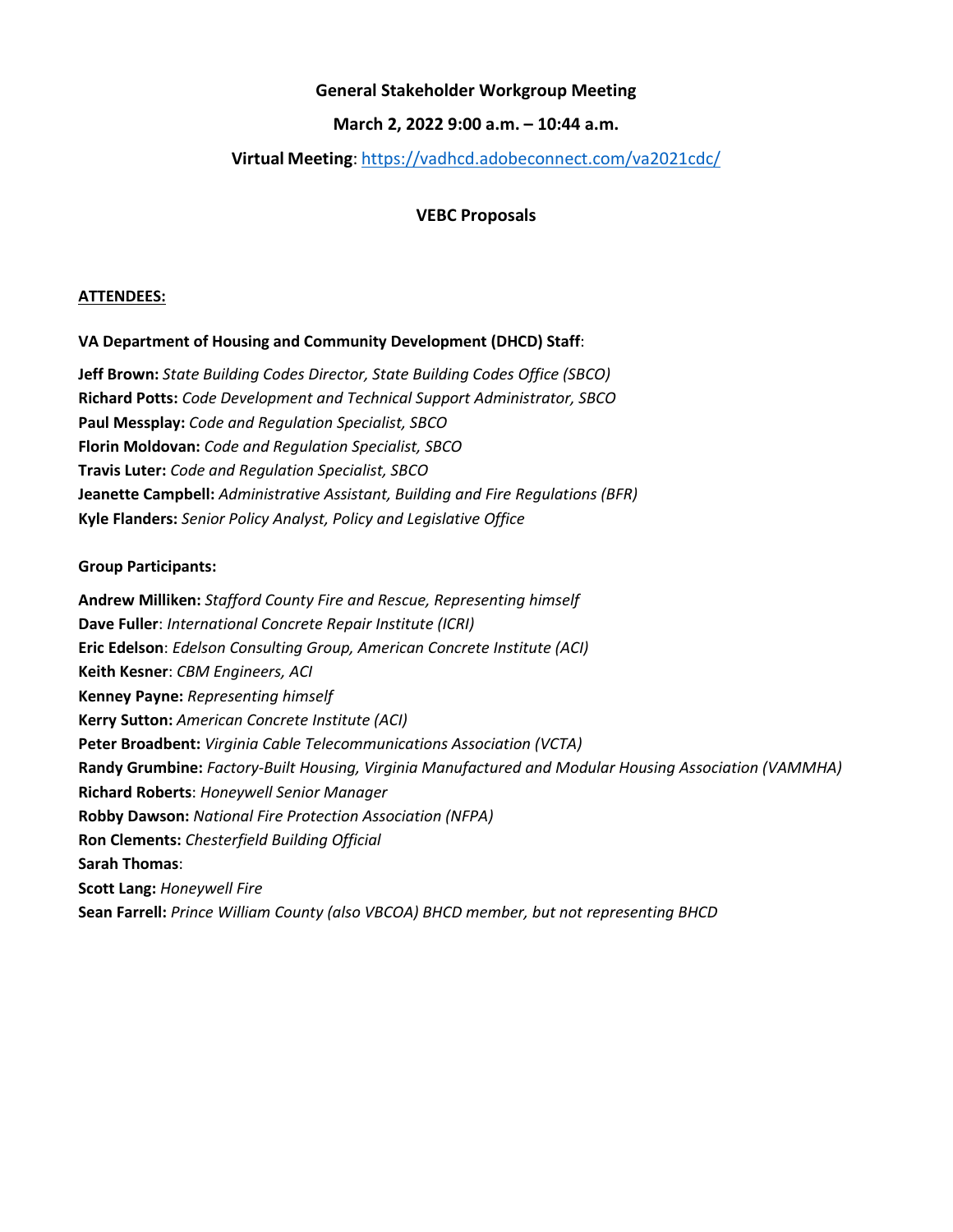Paul Messplay: Gave a brief tutorial about how to use the Adobe Connect meeting space features. Jeff Brown: Welcomed the participants to the VEBC meeting, and gave an overview of the 2021 Code Development Cycle, using a slideshow presentation attached as part of the meeting documents. Discussion covered the following points:

- DHCD staff introduced themselves.
- Overview of the 2021 code development cycle, including Study Group, Sub-Workgroup and General Workgroup meetings.
- The most notable change from prior years is that proposals will only be accepted during the proposal phase, but not during the final phase.
- Overview of the cdpVA and DHCD websites, including links to documents used during the cycle.
- Review of General Workgroup meeting agendas, meeting dates and voting processes.
- The main purpose of the General Workgroup meetings is to vote on the proposals in the agenda. Consensus for: approval, modified approval and disapproval; non-consensus; carry over; and withdrawn voting options were reviewed.
- Meeting summaries, proposals and voting results will be prepared and provided to the Board of Housing and Community Development.
- The agendas with proposals are sent out a few weeks in advance for individuals to review the information prior to the meetings. It is recommended that interested parties review and discuss proposals with proponents prior to meetings, in order to keep the meetings moving along to the voting phase.

Participants introduced themselves, and who they were representing.

## **Proposals:**

### **EB102.2.2-21**

Ron Clements: Andrew Milliken submitted a code change proposal last cycle to add section 302.2.1 to the existing building code which addresses repair or replacement of smoke alarms. Section 302.3 in the 2018 VEBC has requirements for the repair or replacement of smoke alarms, which would be lost when utilizing the R-5 exception in 102.2.2. Therefore, the language in 302.3 has been copied and added as an exception to 102.2.2 to mitigate this breakdown.

Robby Dawson: Could this allow or imply that a hard-wired interconnected smoke alarm could be replaced with a battery-only device in a house?

Ron: Existing hard-wired devices would still have to be replaced with hard-wired devices.

Richard Roberts: With Honeywell and representing the National Electric Manufacturers Association (NEMA) on this issue, is opposed to requiring solely battery operated smoke alarms that are sealed 10-year batteries. There are published statistics stating that a good percentage of these 10-year batteries aren't working in 10 years. Some of the newer technologies, such as the low frequency 520 hertz audible alarm signal helps to wake more people, including groups at higher risk. NEMA is generally opposed to technology-specific mandates. He would prefer to see "repair or replacement of smoke alarms that are solely battery powered" in order to mandate the use of 10-year batteries.

Kenney Payne: This code change is only here to give clarity, or fill a gap. It does not really make a change. He has a concern that opposition to a change which only corrects an existing code, or fills a gap should not happen in these meetings. A disagreement with the actual code (instead of the clarification) should be brought up in separately. He raised this issue during the last cycle as well, and he would like DHCD to address this point. He also thinks this proposal should move forward, but any opposition to the code itself should be addressed in another proposal.

Jeff: DHCD allows everyone to comment as they see fit. Notes are captured on everything, in order to provide a full and clear picture of the discussion in the summary report given to the Board of Housing and Community Development.

Andrew Milliken: This would not require a hard-wired device to be replaced by a battery operated device.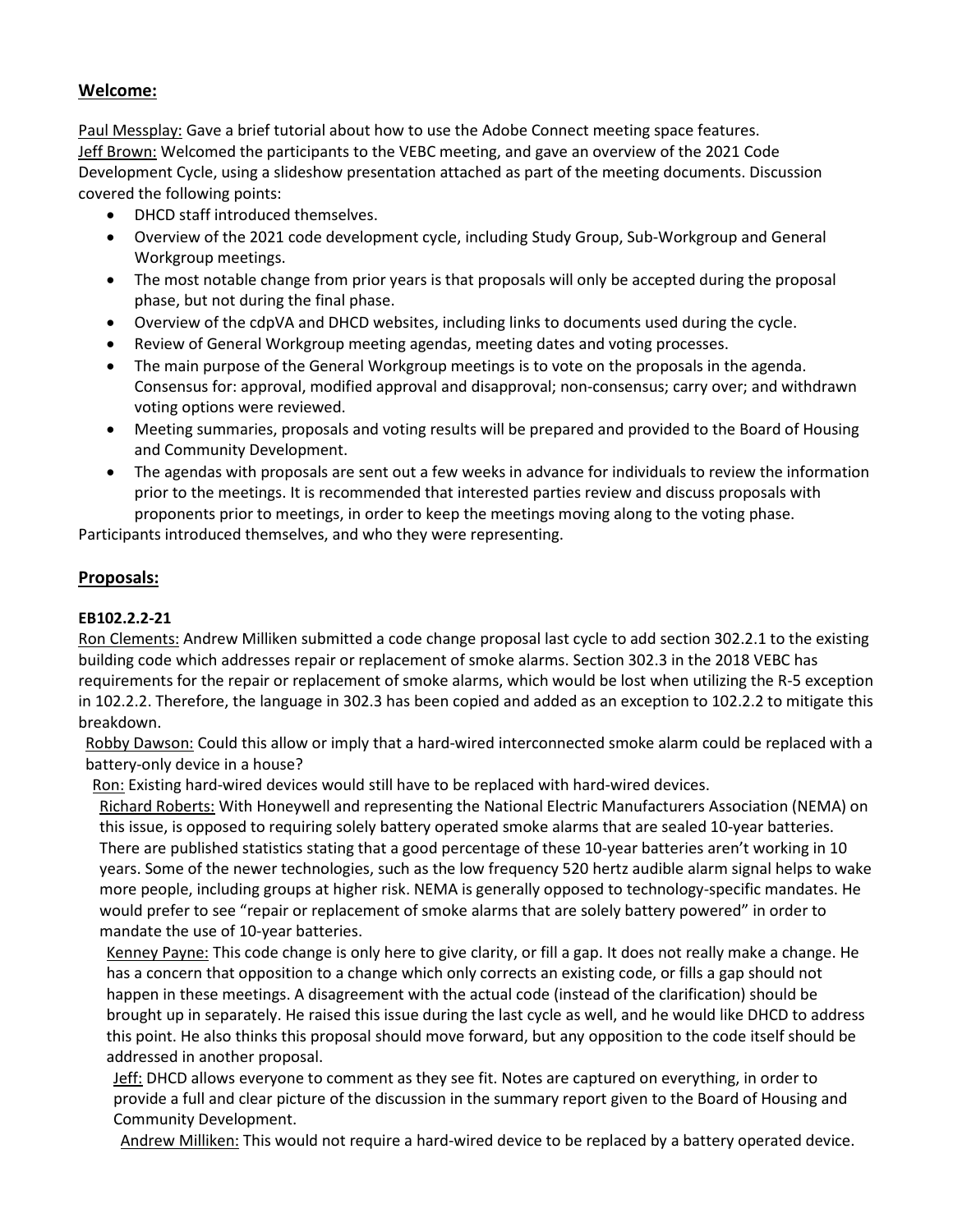He agrees with Kenney that the intent is only to fill a gap, not make a change and he doesn't think the content of the code itself should be discussed.

Jeff: To clarify, there was a proposal approved last cycle in another section in the VEBC, which was intended to require 10-year sealed batteries in all battery devices. Ron discovered that it may not have covered all occupancies, and so he is proposing to copy that language here in order to include R-5 occupancies.

Richard: Thanked Kenney and Andrew for pointing out the requirement in the other section. He put a note in the chat:

*"A 2015 NFPA Study titled "Smoke Alarms in US Home Fires" reports that 47% of the 601 10-year battery smoke alarms installed in 427 homes had dead batteries."*

Sean Farrell: VBCOA supports this. Section R314.6 in the VRC does recognize 10-year battery operated devices.

Kenny: Thinks this may be non-consensus because there was an objection. If the other code section remains, then this one is required to fill a gap. He asked Jeff if everything would be captured in the summary for the BHCD.

Jeff: Yes, notes will be captured from what everyone has said. He did ask Richard to verify if he was in agreement or not in agreement to approve the proposal.

Richard: He won't object, since he doesn't want a broken code. He will bring the information back to NEMA to address in future code updates. He asked again for the original code change and Paul Messplay put a link in the chat box for VEBC 302.3. Kenny and Ron concurred.

Jeff: If Richard can get a proposal submitted before May 1 to address his concern, it can go to the Board at same time as this proposal.

Jeff: Seeing no other objections, this proposal has Consensus for Approval.

## **EB502.1.1-21**

Keith Kesner: This proposal adds a sub-section with a reference to ACI 562, which was intended to provide clear concrete repair guidance. ACI 562 is a consensus document in response to issues with long term durability and performance of repaired concrete structures. This has been adopted as part of the existing building code in several states. It provides guidance to design professionals in evaluation of existing structures and in the design of repairs so that an equivalent level of safety is established in the repaired structure. It is also the first code that requires design professionals to consider durability of repairs and provides clear quality control requirements. It's a flexible document that is consistent with the VEBC. When preparing the proposal, the Applied Technology Council was consulted to ensure that there was no conflict with repairs to the seismic force resisting systems of existing structures.

Eric Edelson: He has repaired structures for more than 40 years. He has done millions of dollars' worth of rerepairs (repairing previously repaired structures). If the designs had been done in accordance with the ACI 562 code, those millions of dollars could have been saved. This is parallel to an engineer designing a new structure in accordance with ACI 318. ACI 562 gives direction to designing repairs. It will save money and repairs will be safer.

Kerry Sutton: Keith and Eric have spoken and their thoughts are representative of thousands in the industry, including the International Concrete Repair Institute, ACI and Virginia Ready Mix Association. The proposal to add this new section, and referencing the ACI 562 standard would be beneficial and complementary to the VEBC. It also assists with meeting the requirements of 102.1 in the existing building code as it provides for cost effective and timely repairs.

Kenney: Asked if this was submitted at the national level for either the 2021 or 2024 cycle? Kerry: It was submitted for 2021. There were some who opposed (from California), but the opposition was not typical of other states in the country, who support it. She says other states have already adopted this code. It will be resubmitted for 2024.

Kenney: Asked if this goes above and beyond what is required in the 2021 IEBC?

Keith: It is consistent with IEBC, but provides more information on guidance for durability design of repair and evaluation of the existing structure. A majority of the time, the IEBC says that structure should be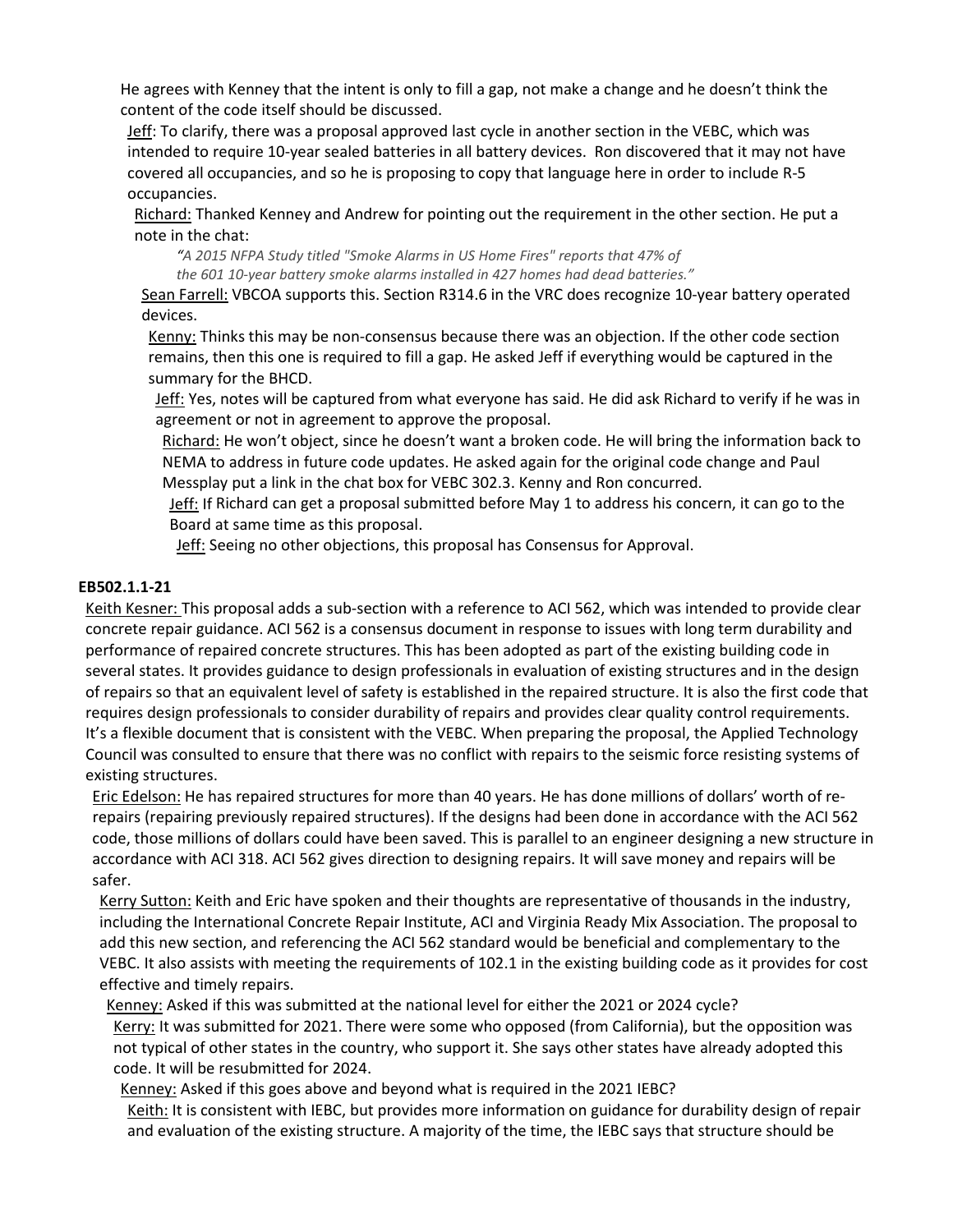restored back to the original design code. It doesn't provide assistance with evaluation or repair design, including durability considerations.

Kenney: The reason statement goes into sustainability and durability. Doesn't that by default require more than the IEBC? If this is used, will repairs be required to be more sustainable and durable than they were in the original construction?

Keith: Any repair will be more sustainable and properly designed repairs will be more durable. The language of ACI 562 talks about the establishment of the design service life concept with the owner, and provides guidance on how to do that. There is no discussion of durability in IEBC so the ACI provides additional information to the owner and design professional. It gives the flexibility to go above and beyond, but does not require it.

Kenny: This looks like it would be required. He's not in favor of the words "in addition". It speaks specifically to seismic force resistant concrete elements being done in accordance with 305. The intent seems to be that all structural concrete repairs need to comply with 562 but seismic repairs only need to comply with 305.

Keith: That is correct; it was done that way to avoid conflict with 305, and to avoid changes to the seismic force resistance system. He doesn't think there will be any issue in Virginia, since there are very few structures in seismic design categories D, E or F.

Kenney: He wants to make sure it's not requiring anything above and beyond what's required in the 2021 IEBC. He's not necessarily in opposition if it doesn't. He thinks the language could be tweaked a bit. He asked if the proposed changes should be before or after section 502.

Kerry: If there's a modification in language or location that Kenney wants to provide, they will consider it. Kenney: Suggested to remove "in addition", and start with the word "assessment".

Kerry: That would be fine.

Kenny: Is this a requirement if repairs are substantial or less than substantial? Keith: Both

Kenney: OK. It probably is in the appropriate section then. Is it specific only to concrete? Kerry: yes.

Ron: Thinks it's in the proper location, and that the words "in addition" are not needed. If there's less than substantial structural damage, would someone have to go through the entire process?

Keith: This is a building code requirement, so if the repair is being permitted, it would apply. ACI is trying to raise awareness and quality levels across the board.

Ron: Maybe it should be in 501, based on what was just said, but he's not objecting.

Jeff: Getting rid of the words "in addition" sounds like it would

Kerry: Clarifying the section change – is there any concern?

Kenny: He thinks it is ok in section 502.1.1 where it is, since it's for all damage. He is not opposed

Jeff: The group did not have any further objections. Kenny clarified that he is not opposed. Consensus for approval as Modified with striking the words "in addition".

{BREAK 10:17 – 10:22}

### **EB1102-21**

Scott Lang: He is a proponent, but not the author. This will be in the 2024 IFC, so it is important enough to bring up now. This addresses existing energy storage systems that use lithium ion batteries. NFPA 855 is coming out with a 2<sup>nd</sup> edition, attempting to make these systems safer. Systems designed now, according to the latest fire code, NFPA 855 and UL9540 are in good shape, but there are a lot out there now that need to have a close look. The new 2024 code will be in the IFC, not the IEBC, though this is a better place for it than fire code. He thinks that energy storage systems could have their own work group, because there's so much going on. This would require a hazard mitigation analysis, early detection system and corrective action plan, in accordance with FMEA or HMA. Jeff: Received an email from Steve Shapiro from AOBA; he couldn't attend, but his comment is that AOBA has concerns about retrofitting. Steve's comments are noted, but only participants on the meeting today will vote for a decision.

Kenney: He applauds the effort. He thinks this may be what sunk a cargo ship recently in the Atlantic Ocean. He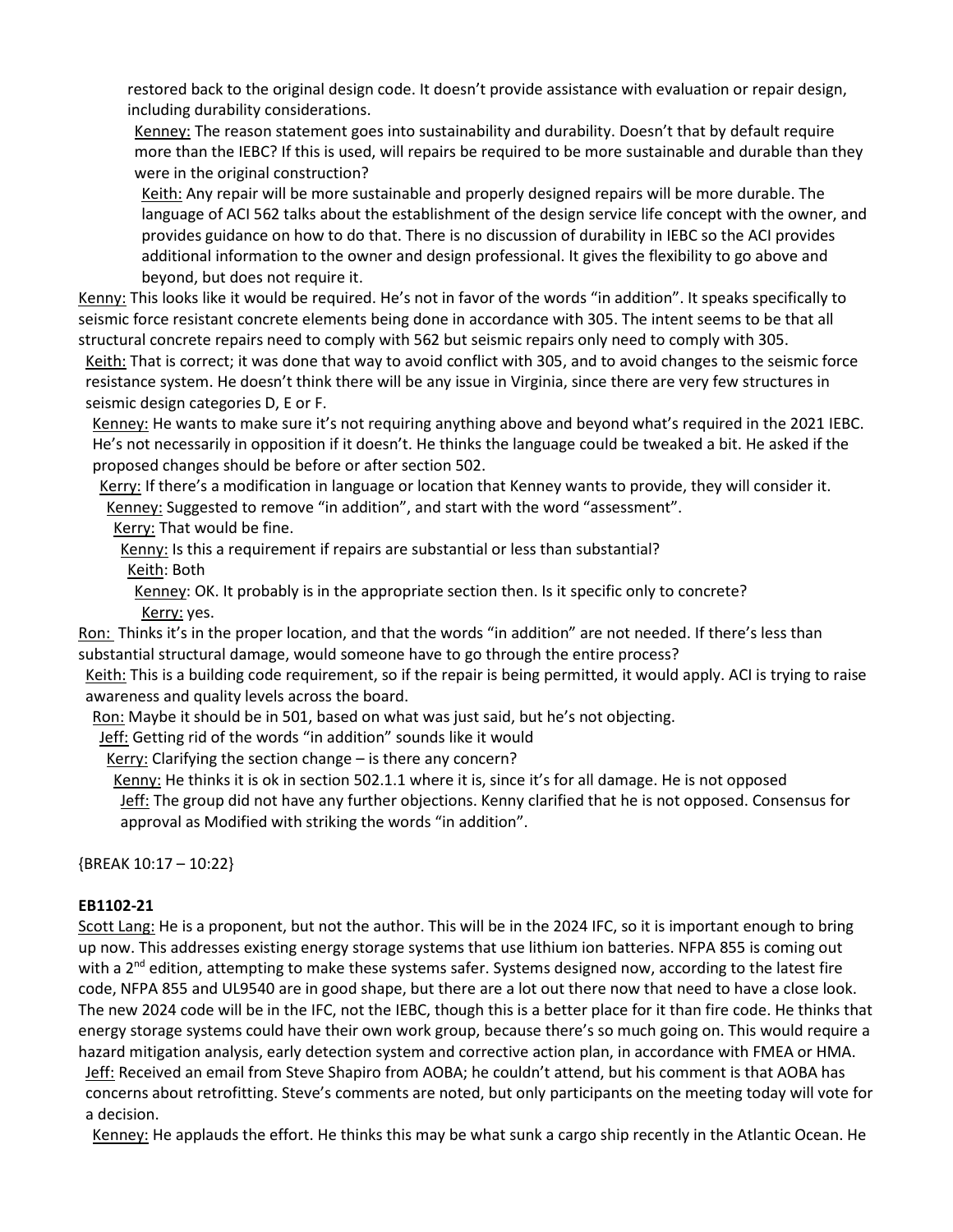does think that this needs to be driven by the General Assembly. There may be some things in Chapter 11 that weren't done through legislature, but wonders if this should be.

Ron: Has a concern putting this in the VEBC, since it's not about retrofitting and doesn't ask for anything to be done to the building. He thinks it might be better in chapter 12 of the SFPC, since it asks for information to be submitted to the Fire Official. Also, it says that it should be based on jurisdiction adoption of the fire code. Since Virginia does not do that, the language would need to be changed.

Jeff: In the SFPC Sub-workgroup now, there are some proposals being made to section 1207 of the SFPC, but more discussion is still needed. Approval of these systems should be under the Building Official in the VCC or USBC, but the operational and maintenance aspects should be in the SFPC. It is still in development. He knows that there are some looking into bringing the requirements of the 2024 IFC, Section 1207 into the 2021 VCC.

Robby: The fire on cargo ship was not determined to be caused by lithium ion batteries (at this point). Ron: Agrees that requirements for construction and instillation should be in the VCC. If retrofitting was required, it would go in the VEBC. He doesn't know what a corrective action plan would accomplish. In 1102.1.1, it talks about providing information to first responders, which would be more appropriate in the fire prevention code.

Kenney: Wonders if chapter 4 of the IFC would be a better place for a corrective action plan. Perhaps tighten the language up here to analysis and put early detection and action plan in the IFC. He asked Ron where the chapter 12 he referred to is located.

Ron: Chapter 12 of the SFPC.

Kenney: A true retrofit would be done regardless of other plans, repairs, alterations, change of occupancy, etc. Something that would trigger the need for some action to the building would not be a true retrofit. This proposal sounds is something to be done for all buildings with energy storage systems instead of a change of occupancy, which would trigger something to be done.

Jeff: Has concerns about correlating with other code proposals coming forth. He asked for actual objections. Ron: Clearly objects to this in its current form and in this location.

Andrew: Can it go to the SFPC Sub-workgroup?

Kenney: Opposes in the current form, especially in Section 1102 - it should be in Section 1101, if it was in this code at all.

Jeff: There is objection in the current form. It could go to the SFPC Sub-workgroup, since some in the group would prefer it to be part of the SFPC. He asked the proponents if they want to send it to the SFPC Sub-Workgroup.

Scott: He did have some concern about placement as well. He would be in favor of bringing it to the Subworkgroup. Even though the 2024 IFC will address new systems, existing systems should be addressed somewhere.

Jeff: Will consider this a carryover item and bring it to the SFPC Sub-workgroup, especially for the corrective action plan. DHCD will invite Kenney and Ron to the SFPC Sub-workgroup.

Scott: Also asked to be invited to SFPC Sub-workgroup.

### **Next Steps:**

Jeff: Thanked everyone for their participation. There will be another VEBC meeting in April. The cutoff for proposals to be discussed at that meeting is March 11. The last meeting will be in June and the cutoff to submit proposals for that meeting is May 1.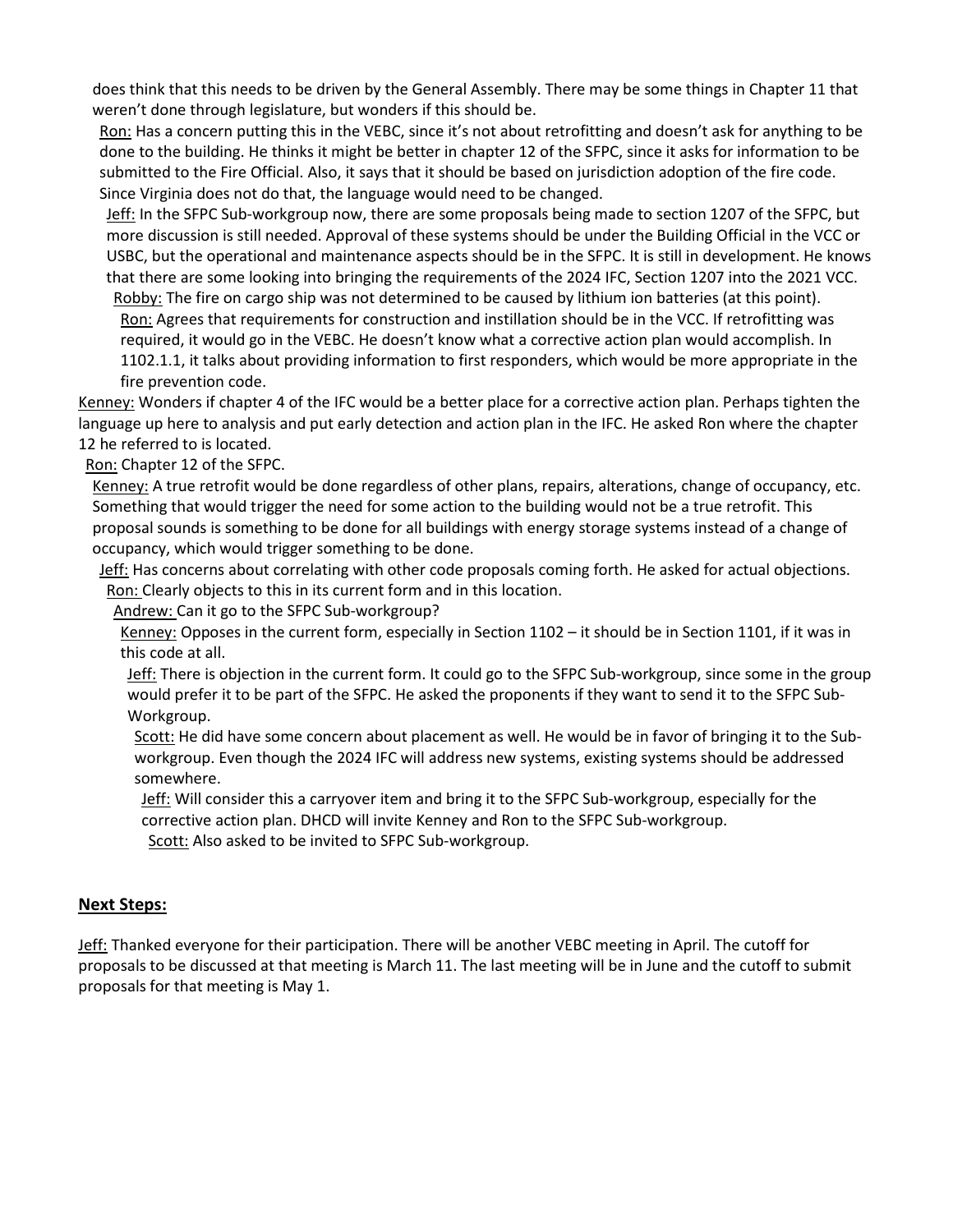### **March 4, 2022 9:00 a.m. – 9:24 a.m.**

### **Virtual Meeting**: <https://vadhcd.adobeconnect.com/va2021cdc/>

### **VMC & SFPC Proposals**

#### <span id="page-11-0"></span>**ATTENDEES:**

#### **VA Department of Housing and Community Development (DHCD) Staff**:

**Jeff Brown:** *State Building Codes Director, State Building Codes Office (SBCO)* **Richard Potts:** *Code Development and Technical Support Administrator, SBCO* **Paul Messplay:** *Code and Regulation Specialist, SBCO* **Florin Moldovan:** *Code and Regulation Specialist, SBCO* **Travis Luter:** *Code and Regulation Specialist, SBCO* **Jeanette Campbell:** *Administrative Assistant, Building and Fire Regulations (BFR)* **Kyle Flanders:** *Senior Policy Analyst, Policy and Legislative Office*

#### **Group Participants:**

**Andrew Milliken:** *Stafford County Fire and Rescue, Representing himself* **Bryan Holland:** *National Electrical Manufacturer's Association (NEMA)* **Robby Dawson:** *National Fire Protection Association (NFPA)* **Ron Clements:** *Chesterfield Building Official* **Steve Shapiro:** *Apartment and Office Building Association (AOBA), Virginia Apartment Management Association (VAMA)*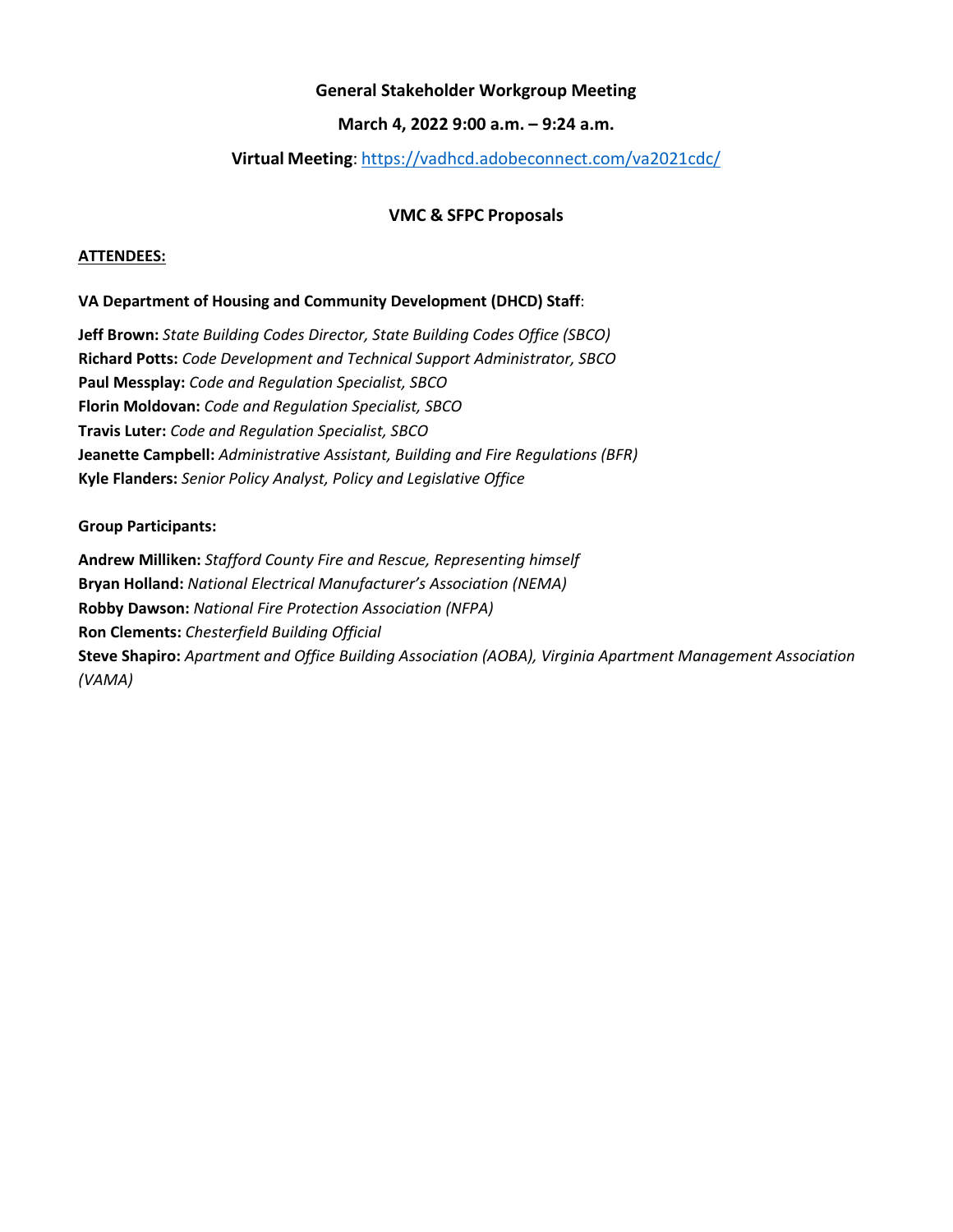Jeff Brown: Briefly reviewed the 2021 Code Development Cycle workflow. He shared the presentation on screen and in the file pod available to download. Highlights:

- tentative dates
- cdpVA web site
- base documents
- meeting types and topics

Participants introduced themselves, and who they represent.

Jeff: Asked participants to stay muted when not speaking, to let the group know if they are speaking for themselves or the group they represent, and to be clear on voting in favor of or in opposition to the proposal.

# **Proposals:**

# **FP901.6.3.2-21**

Andrew Milliken: Most of the annual on-site inspection records are kept electronically. This proposal would require a physical tag or sticker to be placed on the equipment, when the inspection is completed in accordance with section 901.6.1. This proposal was brought to the SFPC Sub-Workgroup, and had some revision based on recommendations from that meeting. Primarily, there was a sentence added to also require a physical tag for "all other" inspections in accordance with the applicable reference standards.

Jeff: Seeing no other discussion, this will be marked consensus for approval as modified. CAM

# **FP901.4.8-21**

Andrew: This proposal was brought to the SFPC Sub-workgroup and had some modification of the wording for clarity. The proposal says that building components such as walls, ceilings and ceiling tiles, which are expected to be there during construction of the fire protection system, and are critical to the operation of the system, are maintained. This section can be cited when there are holes, missing walls, ceiling tiles, etc.

Robbie Dawson: (for himself) For the language used, "Where building components…are required by the installation standard", where are ceiling tiles required?

Andrew: NFPA 13 and NFPA 72 both require smooth continuous ceiling.

Jeff: Seeing no other discussion, this will be marked consensus for approval as modified. CAM

# **FP1201.3-21**

Jeff: This proposal was agreed to by the SFPC Sub-Workgroup, and the group became a co-proponent. Andrew: This section was deleted from the 2018 SFPC, assuming that it was related to construction. It's being added back in to ensure that the overall capacity of the energy storage systems do not exceed the maximum allowable quantity specified in the building code. This is similar to the way hazardous materials are handled. The applicable building code would have a threshold for when additional requirements would be necessary for

energy storage systems.

Bryan Holland: He (NEMA) fully supports this. He asked why the first sentence was modified from the base model code, where the language about approval was put at the end, instead of at the beginning. He asked if the language could perhaps read "and as approved by the building official"

Andrew: The language has been used to ensure that the sections are not construction-related, so it was done for that purpose.

Jeff: Seeing no other discussion, this will be marked consensus for approval. CA

# **Next Steps:**

Jeff: Thanked everyone for their participation and let them know that residential and trade workgroup meetings are the remaining ones scheduled in March. The next cycle of workgroup meetings will start in April.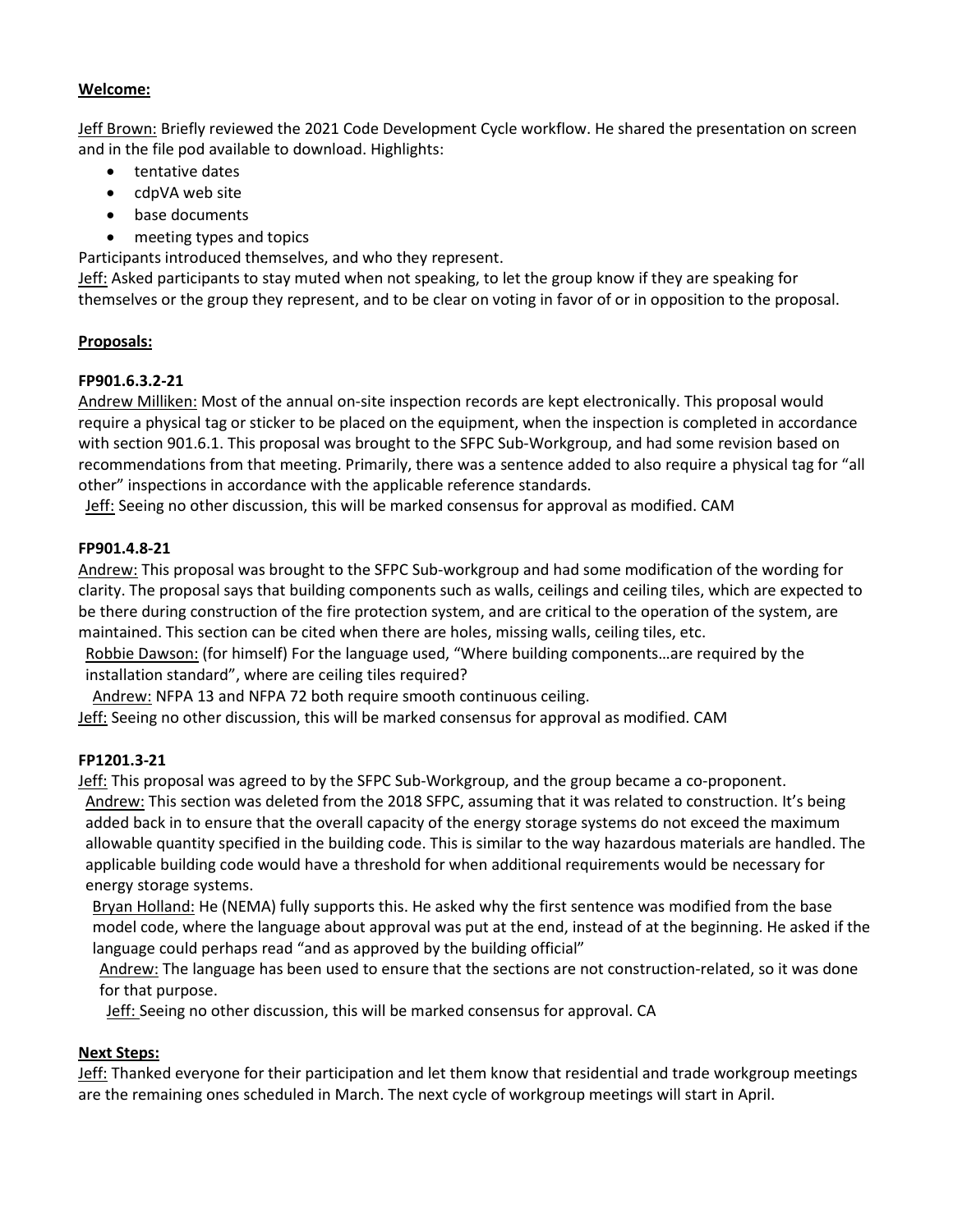### **March 8, 2022 9:00 a.m. – 9:43 a.m.**

### **Virtual Meeting**:<https://vadhcd.adobeconnect.com/va2021cdc/>

#### **VRC Proposals**

#### <span id="page-13-0"></span>**ATTENDEES:**

#### **VA Department of Housing and Community Development (DHCD) Staff**:

**Jeff Brown:** *State Building Codes Director, State Building Codes Office (SBCO)* **Richard Potts:** *Code Development and Technical Support Administrator, SBCO* **Paul Messplay:** *Code and Regulation Specialist, SBCO* **Florin Moldovan:** *Code and Regulation Specialist, SBCO* **Travis Luter:** *Code and Regulation Specialist, SBCO* **Jeanette Campbell:** *Administrative Assistant, Building and Fire Regulations (BFR)* **Kyle Flanders:** *Senior Policy Analyst, Policy and Legislative Office*

#### **Group Participants:**

**Aaron Sutch:** *Solar United Neighbors* **Al Larsen:** *Ipsun Solar* **Andrew Milliken:** *Stafford County Fire and Rescue, Representing himself* **Chad Wilkins:** *Owner of Convert Solar* **Claudia Cotton:** *Government Relations Coastal Virginia Building Industry Association, Board of Housing and Community Development* **Herve Billiet:** *Ipsun Solar* **Nolie Diakoulas:** *Convert Solar* **Randy Grumbine:** *Factory-Built Housing, Virginia Manufactured and Modular Housing Association (VAMMHA)* **Steve Shapiro:** *Apartment and Office Building Association (AOBA), Virginia Apartment Management Association (VAMA)*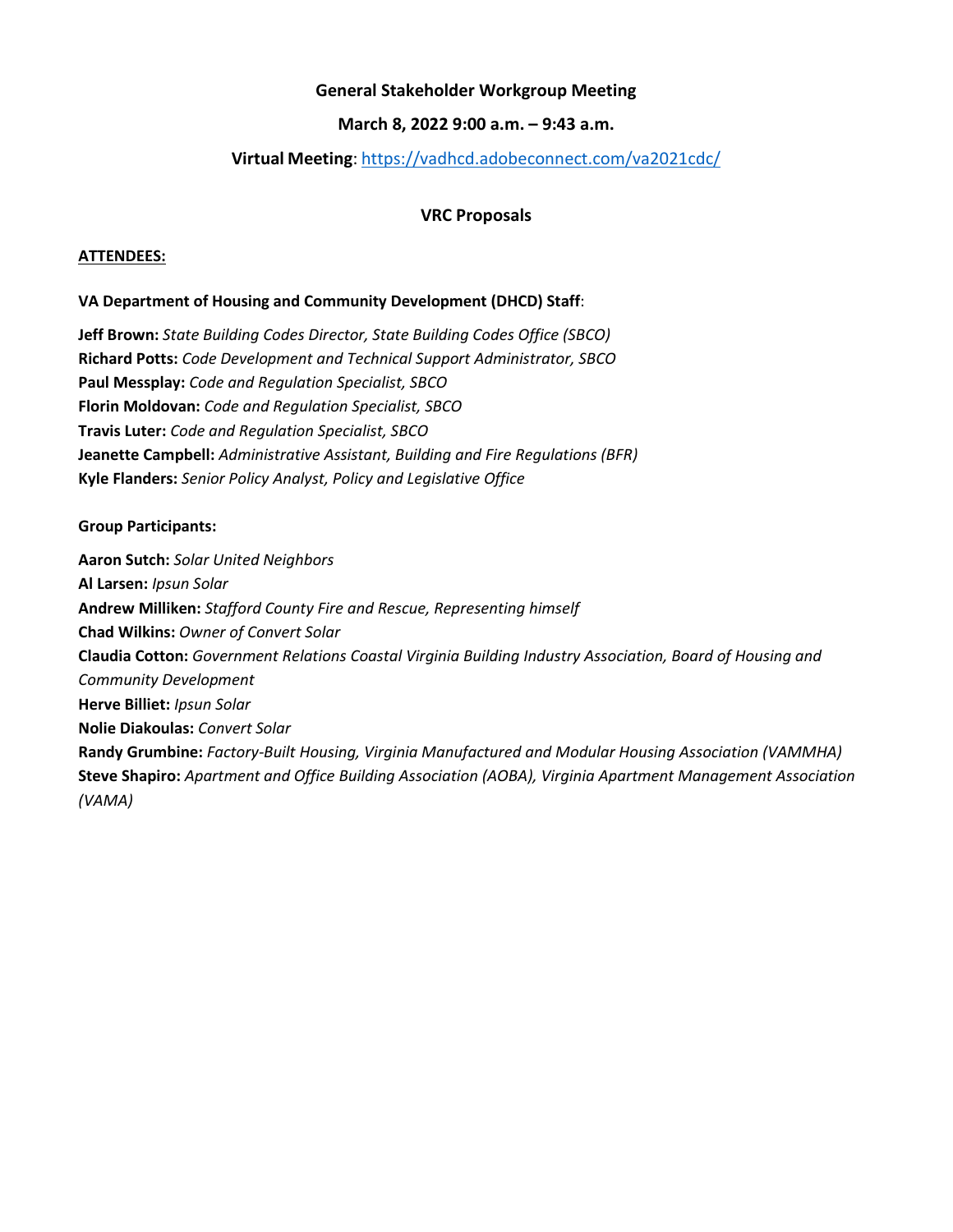Jeff Brown: Welcomed the participants. He asked if anyone wanted to review the Adobe features or the 2021 Code Development Cycle presentation. Since there were no requests to review the information, he pointed out that the presentation is available in the files pod of the meeting space. He invited participants to introduce themselves and who they represent, and then he introduced the DHCD staff.

#### **Proposals:**

#### **RB324-21 -** Submitted by Al Larsen

Al Larsen: This is a proposal to modify the IRC rooftop pathways section. The incoming IRC provision will cause a substantial impediment to installing solar panels. This proposal will prevent that, while maintaining safety. Herve Billiet: Changes were made to the fire setback and pathway requirements in the 2018 code development cycle. The pathway requirements became much wider than previously required. This new requirement would make solar panel installation either not economically viable, or would significantly reduce the size of projects and amount of energy generated. The prior setbacks were already safe, so the wider pathways inhibit solar installation without providing any new consumer safety benefit. The 2018 provisions are skewed too far, and this proposal would bring balance with tradeoffs.

Nolie Diakoulas: After the 2018 code development cycle was completed, Virginia adopted many new statutes, such as the Clean Economy Act, which seeks to remove any impediments to solar energy. This IRC code change impedes on that act, and should be removed or revised to make the code consistent with the superseding law. The DHCD said in 2014 that the IRC section R324.6.1, which regulates the installation of residential photovoltaic roof systems, doesn't reference the fire code and therefore, photovoltaic requirements set forth in the fire code are not applicable to 1-2 family dwellings. The pathway issue must be resolved in IRC, but not in any other code, such as the fire code. There may be concerns in fire community, and proponents invite discussion to see if they can arrive at an acceptable compromise. For example, if there are only solar panels on one side of the roof, the fire personnel could access the dwelling on the other side of the roof. Or, if there are setbacks on one side, but not the other side. They would like to revise R324.6.1 to satisfy safety concerns and also have no impact on solar viability. Perhaps adopting an exception clause may be viable.

Herve: It is common knowledge or practice to not walk on solar panels (besides in an emergency). They can be walked on safely in an emergency. There is also a main disconnect. Fire personnel can both turn off the main power, as well as walk on the panels safely.

Jeff: Asked for clarification of the reason statement where it says that in 2014, the industry reached out to DHCD. It seems like the question was if the solar provisions in the IFC were applicable to 1-2 family dwellings. The answer at that time was no. The provisions were in the IFC but not the IRC, so there was no pathway to the IFC for 1-2 family dwellings. Now, there are provisions in the IRC.

Al: He's not sure he understands Jeff's question. He said the original question was which code controls in the residential installations? The answer was included in the reason statement. What additional context is he looking for? They can go back to the original exchange after the meeting to clarify further.

Jeff: The original question was related to a different code edition, so it may not have the same application today as it did when the question was asked.

Al: He figured the easiest way to address the concern was in the IRC, not the IFC. Andrew Milliken: Read a prepared statement:

*I* will be in opposition to the reduction to 18" and the reduction to a single pathway due to the impact that has *on fire department operations. I'm aware that your reason statement indicated that fire departments do not operate on roofs however that is simply not the case throughout Virginia. In addition to house fires where ventilation is often needed, other incidents such as chimney fires, technical rescues, or lightning strikes require the fire department to access multiple roof areas for their operations. Most importantly, this section is intended to provide the working space for placing a roof ladder from the peak to the bottom roof edge which provides a stable working area for fire department operations. The width alone of the roof ladders used for*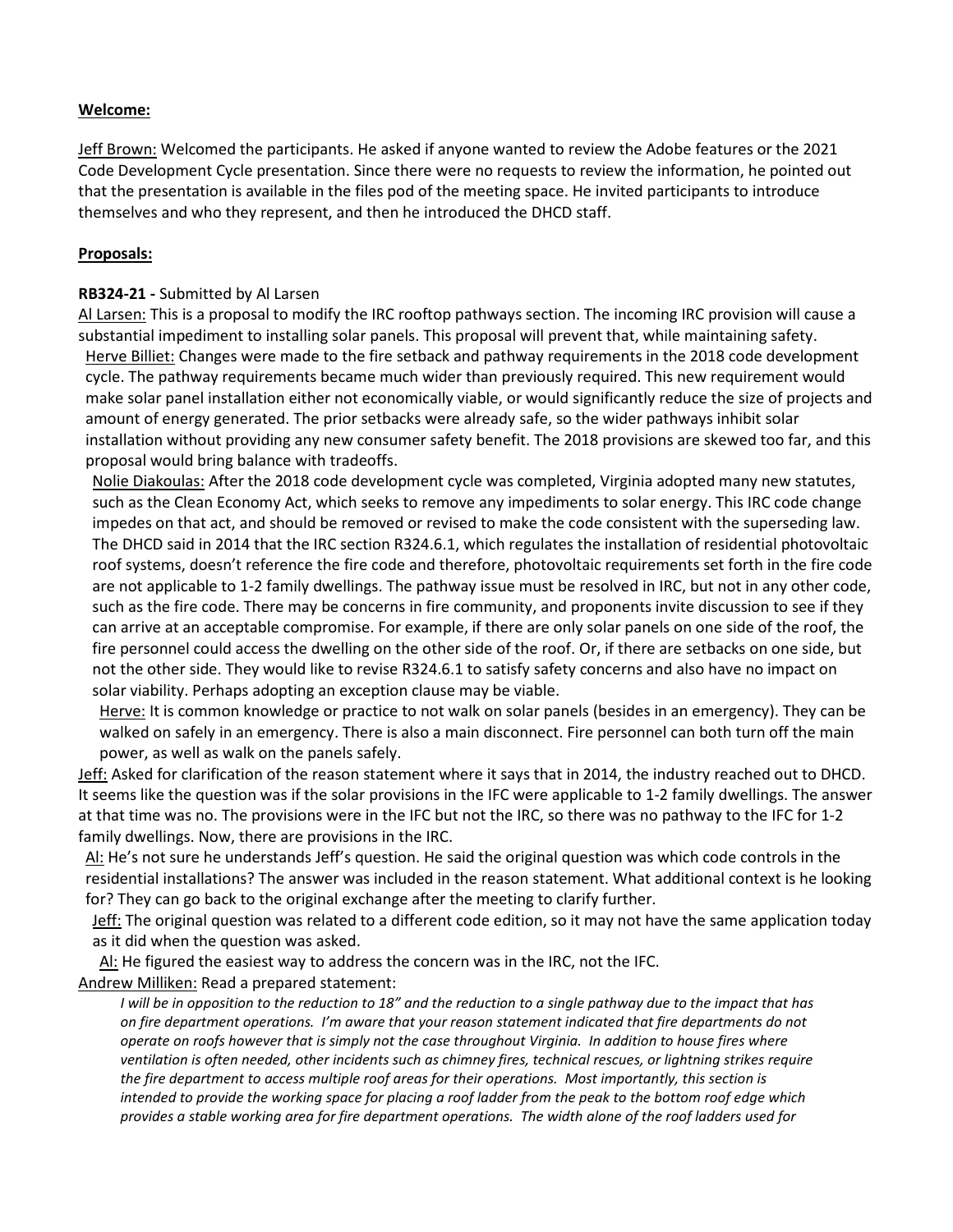*this purpose are 19-20" so they would not even fit in the proposed 18" space and certainly wouldn't provide room for adjustment or error during urgent emergency use.*

*The International Residential Code requires a 36" path so that there is the minimum space needed for the firefighting gear, tools and equipment used for roof operations and access. This is the standard used across the nation and the gear, tactics and equipment used in Virginia is no different. Secondly, the elimination of a second path appears unjustified in your reason statement. During emergency incidents, often with limited visibility and rapid deployment, an access point clear of obstructions cannot be guaranteed from a single point. Having at least two choices for roof access provides critical options to firefighters who need to rapidly access the roof, particularly when homes are located away from emergency vehicle access.*

*As proposed, this change is problematic to the fire service and I can't support it for consensus approval. If a change is really needed across the industry, maybe a proposal to the International Residential Code would be the place to start.*

Aaron Sutch: Represents homeowners. The provisions now really kill solar installations on many rooftops. Many only have one solar plane that's applicable for solar panels. There seems to not be a full consensus in the way fire departments handle this issue. He is hoping for some flexibility. This is an important, unique technology for homeowners; solar & battery storage allows them to save on energy bills and prepare for disasters. Again, the current code severely hampers the ability to install panels and meet sustainability goals. If a common path could be found, it would help to represent the rights of solar panel homeowners.

Andrew: Exception #2 says that pathways and setbacks need not be provided when the code official determines that rooftop operations will not be employed.

Nolie: There has been that exception, however, fire personnel have not been willing to give the exception and give no answer as to why. There is a pathway to exception, it's ok to have a setback for firefighters, 36" on front of house or driveway or street facing to access the mounting plane. But no setbacks other than 18" in other areas. In the original code that was sent out a few months ago, in the picture, there are 3 ft. setbacks around the entire array and no solar panels on the other side of house. If the roof can be accessed on side with no solar panels, it should be easy to do that. Or have setbacks on the front, but not the back. Or, ladder access from peak of the roof to the gutter line. Ladders can be laid on top of solar panels. The tesla solar roof, which is an all glass roof can be accessed. An acceptable compromise can be reached.

Jeff: After Workgroup discussions, the group votes on each proposal to make a recommendation to the Board of Housing and Community Development. Results of voting are: consensus for approval (CA), consensus for approval as modified (CAM), consensus for disapproval (CD), non-consensus (NC), carried over (CO) or withdrawn (W). Currently, it sounds like the group decision on this would be non-consensus. He called for one last discussion.

Nolie: Asked if Andrew wanted to meet outside of the group to draft something together. It's unknown by the proponents how many homes catch fire on a regular basis. That information would be good for solar companies and others to know. Solar companies are losing about 1/3 of their business due to this strict rule.

Jeff: It would be up to AI to make the final call. Again, it would currently be non-consensus decision, or it could carry over and the group could bring it up again in the April meeting to try to reach a consensus vote.

Andrew: That sounds good. He does have a Fire Services Codes and Standards Committee meeting on March  $23<sup>rd</sup>$ . That might be an opportunity for the proponents to present their case and come closer to consensus moving forward. Just because they work with Andrew, doesn't mean everyone in fire services would have the same opinion.

Jeff: Asked AI if he wanted to work with Andrew to bring this to the Fire Services meeting.

Al: He's not sure what to call this. They do want to continue the discussion to reach consensus, which would ensure safety and not kill projects. What is the proposed continuance?

Jeff: There can only be one decision on this proposal. If it's voted on now, it would be non-consensus. It would be better to carry over and look for additional compromise or consensus for the April meeting. Al: Wants to carry over.

Steve Shapiro: This has been discussed at the national level. Virginia isn't much different than other states. This should be done at the ICC level, rather than individual states. It seems that would be the better venue.

Herve: There are a lot of different roof styles across the states. Discussion at the National level would not be as productive as at the state level in Virginia. He spoke with Andrew earlier, and would like to speak further with him and Nolie about options to keep firefighters safe. He offered his own house as a test site to demonstrate.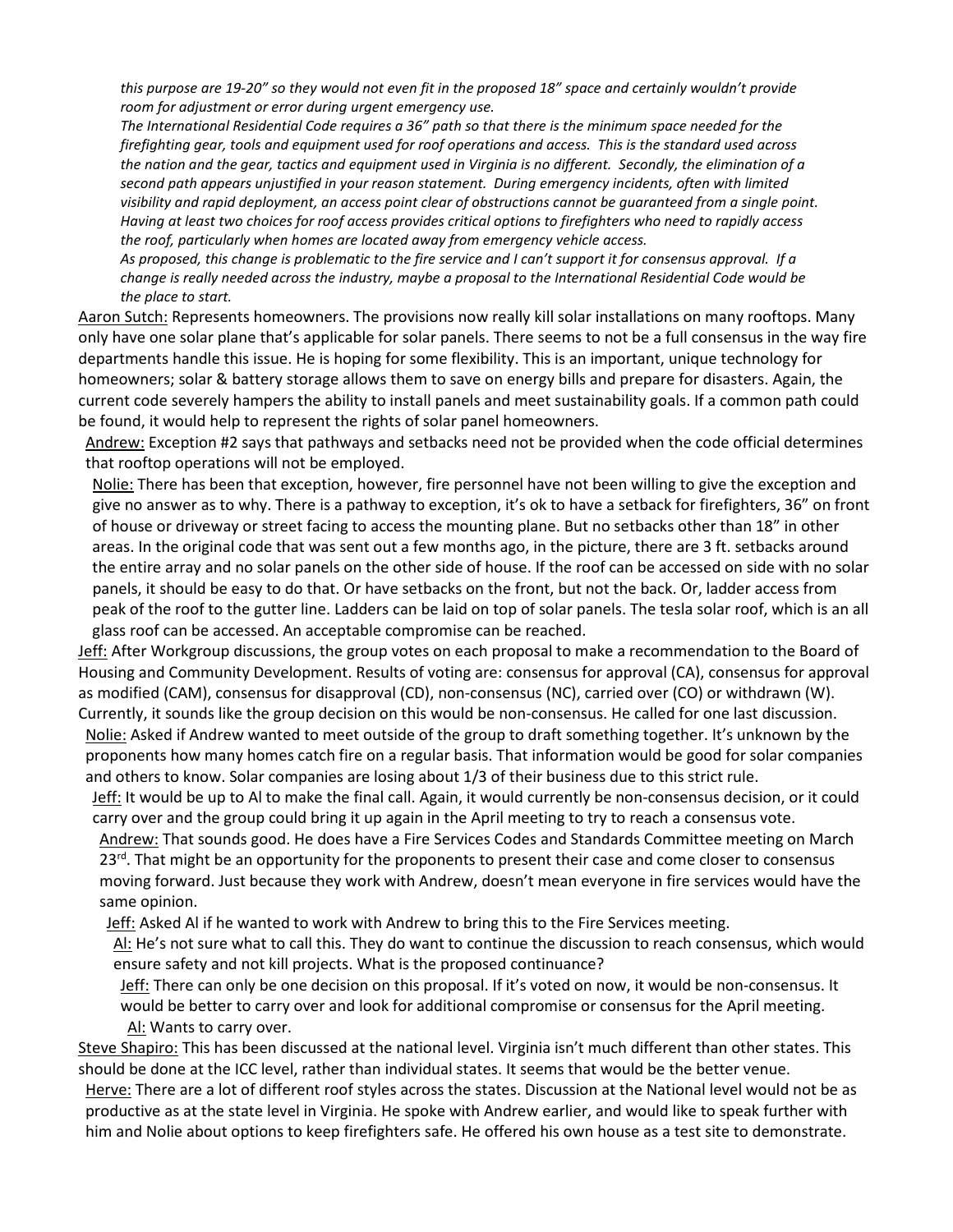Jeff: March 12 is the cutoff date for submitting proposals to the April workgroup. It can still be brought to the April meeting, if there are changes or not, to continue the discussion. The next cutoff to submit proposals is May 1 for the June meetings. Keep communications open, discussions flowing, and keep DHCD in the loop to update and facilitate.

Aaron: How would others get in on these meetings, such as municipal partners?

Jeff: Anyone is welcome. The workgroup meetings are open to the public.

Al: They will probably put the same proposal forward for April and will continue discussions.

Jeff: It will be on April 19 agenda, and will probably carry over again to the June meeting.

Andrew: The sentence with the most changes looks like a run-on sentence. It could be clearer. Jeff: Carry over to April. (CO)

**Jeff:** Thanked everyone for their participation.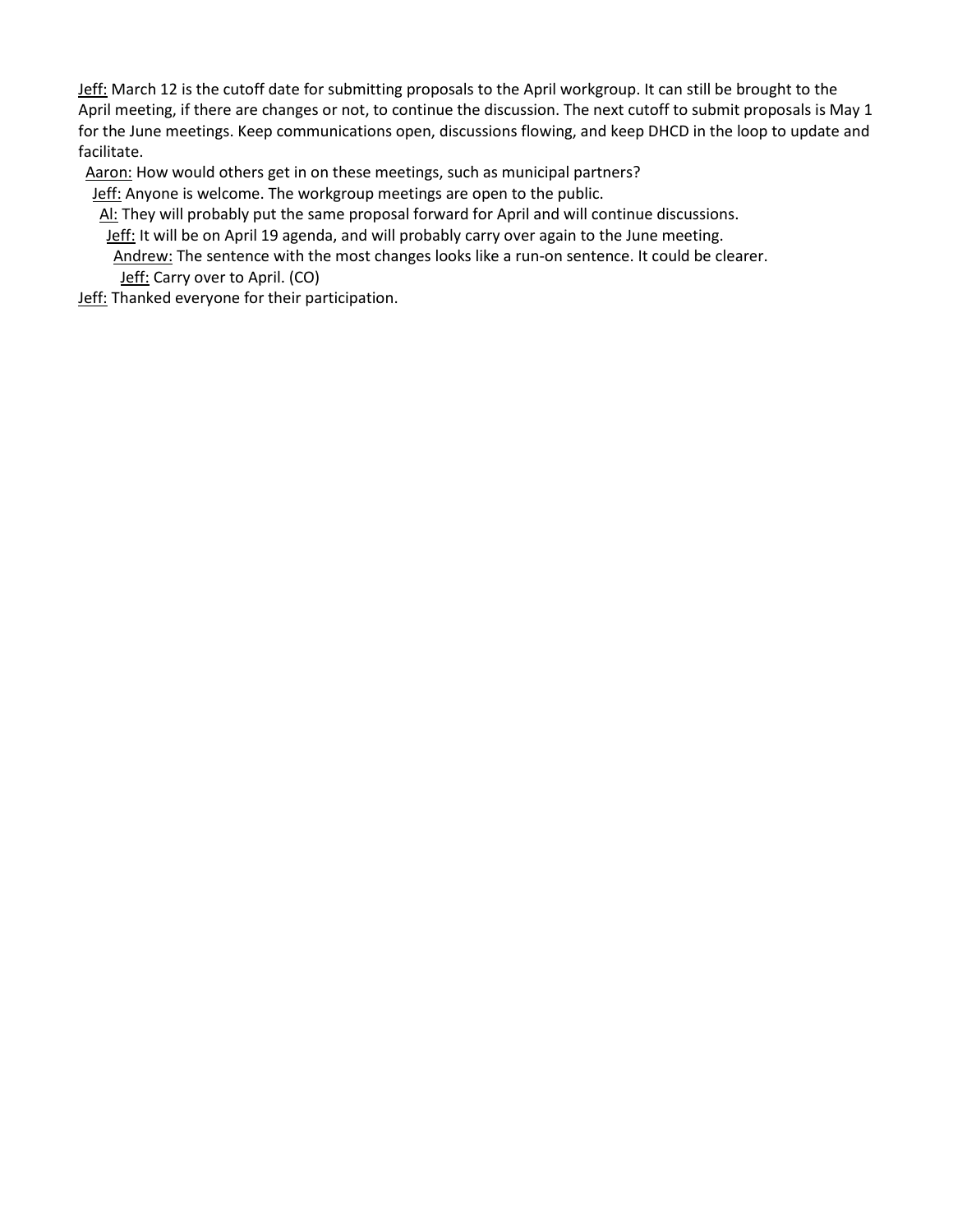### **March 9, 2022 9:00 a.m. – 9:39 a.m.**

## **Virtual Meeting**: <https://vadhcd.adobeconnect.com/va2021cdc/>

### **Trades Proposals**

#### <span id="page-17-0"></span>**ATTENDEES:**

#### **VA Department of Housing and Community Development (DHCD) Staff**:

**Jeff Brown:** *State Building Codes Director, State Building Codes Office (SBCO)* **Richard Potts:** *Code Development and Technical Support Administrator, SBCO* **Paul Messplay:** *Code and Regulation Specialist, SBCO* **Florin Moldovan:** *Code and Regulation Specialist, SBCO* **Travis Luter:** *Code and Regulation Specialist, SBCO* **Jeanette Campbell:** *Administrative Assistant, Building and Fire Regulations (BFR)* **Kyle Flanders:** *Senior Policy Analyst, Policy and Legislative Office*

#### **Group Participants:**

**Brent Werlein:** *Virginia Beach Public Utilities* **Daniel Willham***: Virginia Building Code Officials Association (VBCOA), Fairfax County* **Devon O Louis: KC Bleile:** *Viridiant* **Randy Grumbine:** *Factory-Built Housing, Virginia Manufactured and Modular Housing Association (VAMMHA)* **Richard Grace:** *Fairfax County Land Development Services; Chairman of VPMIA* **Steve Shapiro:** *Apartment and Office Building Association (AOBA), Virginia Apartment Management Association (VAMA)*